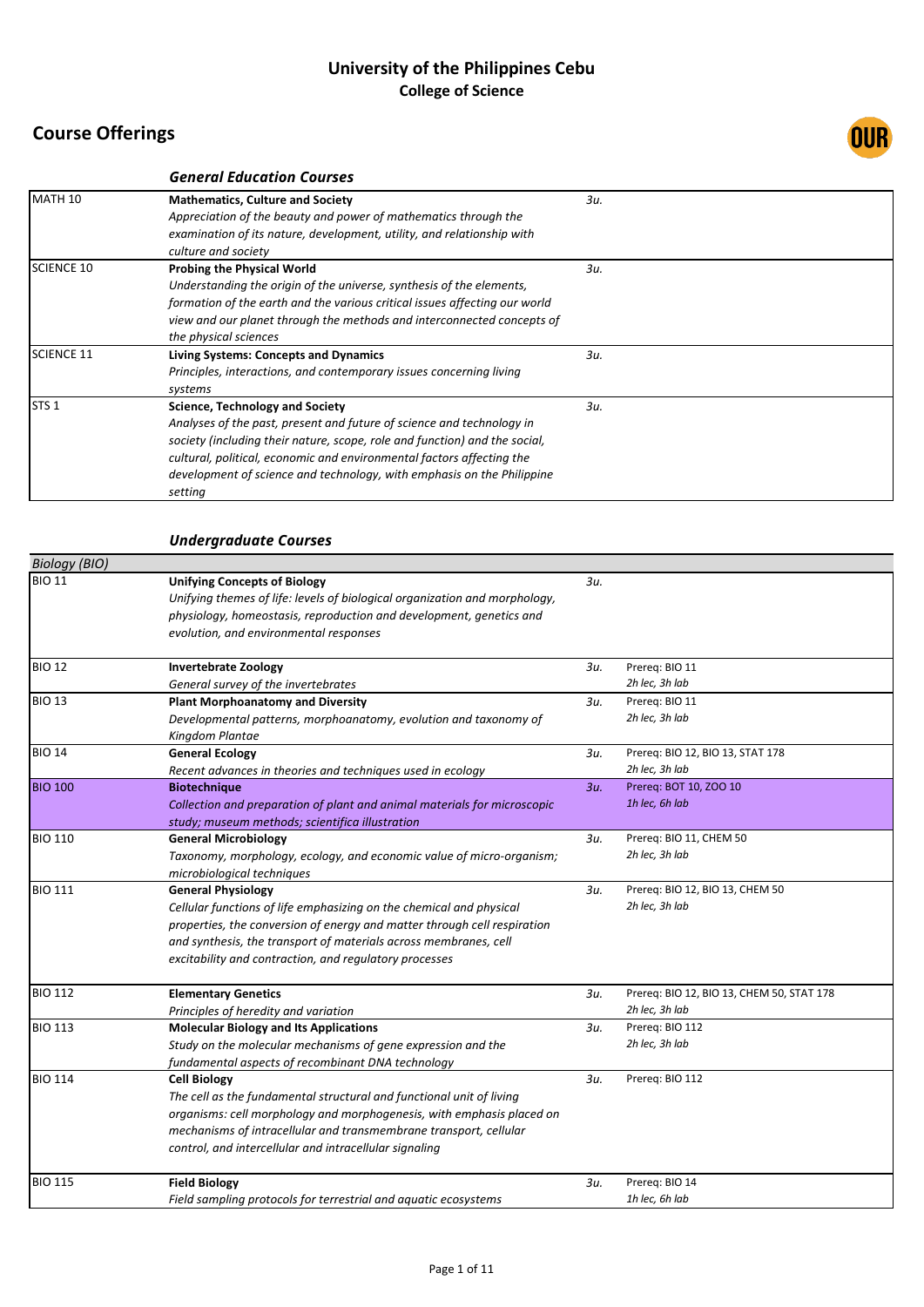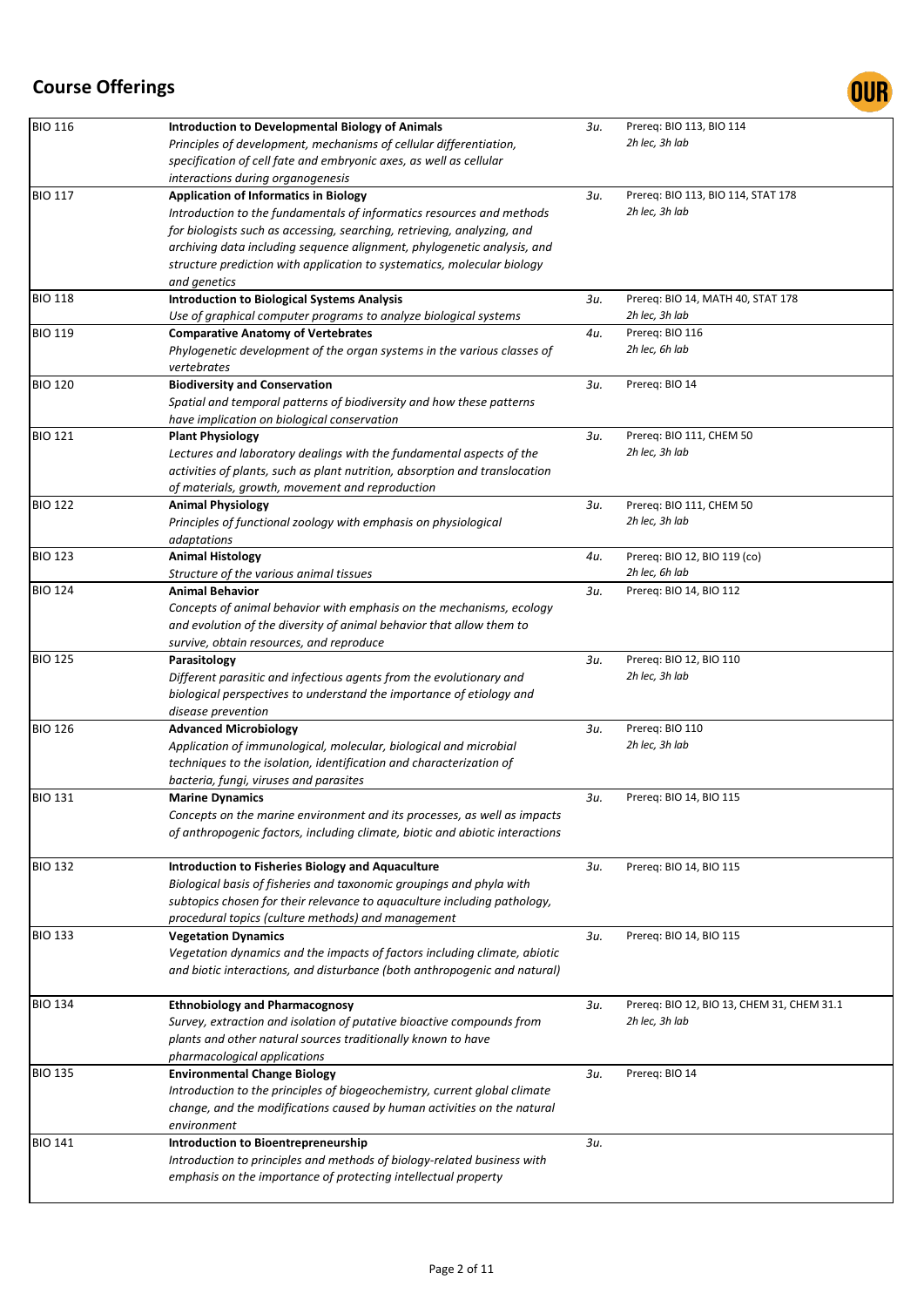

| <b>BIO 151</b>          | <b>Environmental Management</b><br>Principles of environmental management; technological development and<br>activities affecting the environment and pertinent case studies                                                                                                                     | 3u.    | Prereq: BIO 150 (Principles of Ecology) or COI                            |
|-------------------------|-------------------------------------------------------------------------------------------------------------------------------------------------------------------------------------------------------------------------------------------------------------------------------------------------|--------|---------------------------------------------------------------------------|
| <b>BIO 152</b>          | <b>Principles of Molecular Biology and Biotechnology</b><br>Principles of molecular biology and its application in biotechnology                                                                                                                                                                | 4u.    | Prereq: BIO 150, CHEM 40<br>3h lec, 3h lab                                |
| <b>BIO 164</b>          | Limnology<br>Physical, chemical and biological aspects of freshwater habitats                                                                                                                                                                                                                   | 4u.    | Prereq: CHEM 11, ZOO 111<br>2h lec, 6h lab                                |
| <b>BIO 189</b>          | <b>Scientific Writing in Biology</b><br>Preparation and writing of scientific papers including papers for oral<br>presentation as well as ethics, rights and permission                                                                                                                         | 3u.    |                                                                           |
| <b>BIO 191</b>          | Special Topics in Biology (Topic to be indicated)<br>Relevant topics exploring classic and current/emerging theories,                                                                                                                                                                           | 3и.    | Prereq: has earned 47 units in foundation and 21 units<br>in core courses |
| <b>BIO 195</b>          | principles, models and techniques in the field of biology<br><b>Biological Evolution</b>                                                                                                                                                                                                        | $3u$ . | Prereq: BIO 140                                                           |
|                         | Theories, principles and mechanisms of evolution                                                                                                                                                                                                                                                |        |                                                                           |
| <b>BIO 196</b>          | <b>Seminar in Biology</b>                                                                                                                                                                                                                                                                       | 1u.    | Prereq: BIO 189                                                           |
| <b>BIO 200a</b>         | <b>Undergraduate Thesis I</b>                                                                                                                                                                                                                                                                   | 2u.    | Prereg: has earned 47 units in foundation and 21 units                    |
|                         | Thesis proposal and preliminary conduct of student undergraduate<br>research under the supervision of a qualified faculty member                                                                                                                                                                |        | in core courses                                                           |
| <b>BIO 200b</b>         | <b>Undergraduate Thesis II</b><br>Conduct of undergraduate thesis and defense                                                                                                                                                                                                                   | 2u.    | Prereq: BIO 200a                                                          |
| Chemistry (CHEM)        |                                                                                                                                                                                                                                                                                                 |        |                                                                           |
| CHEM 14                 | <b>Elementary Inorganic and Organic Chemistry</b><br>Certain fundamental principles and the more important applications of<br>inorganic and organic chemistry for the biological field, both pure and<br>applied                                                                                | 5u.    | Prereq: MATH 11 or its equivalent<br>3h lec, 6h lab                       |
| CHEM 23                 | <b>Inorganic Analytical Chemistry</b><br>Principles and techniques of the qualitative and quantitative analyses of<br><i>inorganic substances</i>                                                                                                                                               | 3u.    |                                                                           |
| <b>CHEM 23.1</b>        | <b>Inorganic Analytical Chemistry Laboratory</b>                                                                                                                                                                                                                                                | 2u.    | Prereq: CHEM 23 (co)<br>6h lab                                            |
| CHEM 26                 | <b>Analytical Chemistry</b><br>Principles and techniques of analysis with emphasis on volumetric<br>methods and stoichiometry; survey of common instrumental methods                                                                                                                            | 3u.    | Prereq: CHEM 11, MATH 14 or its equivalent                                |
| <b>CHEM 26.1</b>        | <b>Analytical Chemistry Laboratory</b>                                                                                                                                                                                                                                                          | 2u.    | Prereq: CHEM 26 (co)<br>6h lab                                            |
| CHEM 31                 | <b>Elementary Organic Chemistry</b><br>Introduction to modern theories in organic chemistry. Correlation of                                                                                                                                                                                     | 3и.    | Prereq: CHEM 23, CHEM 23.1                                                |
|                         | structure with properties of organic compounds. Basic laboratory<br>techniques in elementary organic chemistry.                                                                                                                                                                                 |        |                                                                           |
| <b>CHEM 31.1</b>        | <b>Elementary Organic Chemistry Laboratory</b>                                                                                                                                                                                                                                                  | 2u.    | Prereq: CHEM 31 (co)<br>6h lab                                            |
| CHEM 41                 | <b>Physical Chemistry for the Biological Sciences</b><br>Introduction to thermodynamics, chemical kinetics, and chemical<br>equilibrium with emphasis on biological systems                                                                                                                     | 3и.    | Prereq: CHEM 23, CHEM 23.1, MATH 40<br>2h lec, 3h lab                     |
| CHEM 50                 | <b>Elementary Biochemistry</b><br>The chemistry of food and nutrition                                                                                                                                                                                                                           | зи.    | Prereq: CHEM 41                                                           |
| <b>CHEM 50.1</b>        | <b>Elementary Biochemistry Laboratory</b>                                                                                                                                                                                                                                                       | 2u.    | Prereq: CHEM 50 (co)<br>6h lab                                            |
| <b>CHEM 103</b>         | Introduction to Environmental Chemistry and Toxicology<br>Chemical transport, fate, persistence, and biological accumulation of<br>toxic substances (synthetic or natural), and their effects on the organisms<br>in the environment                                                            | 3и.    | Prereq: CHEM 50, CHEM 50.1                                                |
| Computer Science (CMSC) |                                                                                                                                                                                                                                                                                                 |        |                                                                           |
| CMSC <sub>11</sub>      | <b>Introduction to Computer Science</b><br>Introduction to the major areas of computer science; software systems<br>and methodology; computer theory; computer organization and<br>architecture. Students learn to write programs using a high-level block-<br>structured programming language. | 3u.    | 2h lec, 3h lab                                                            |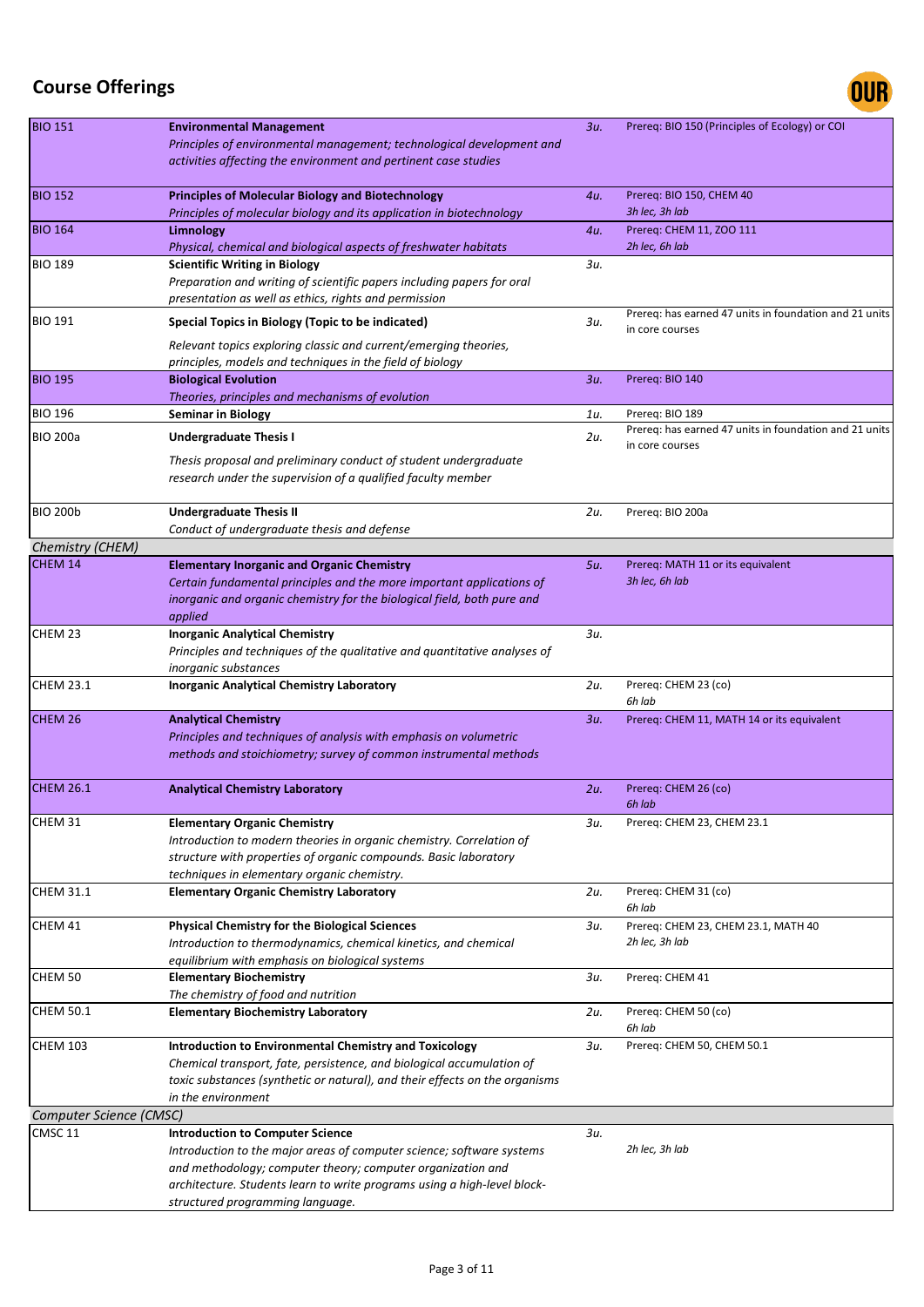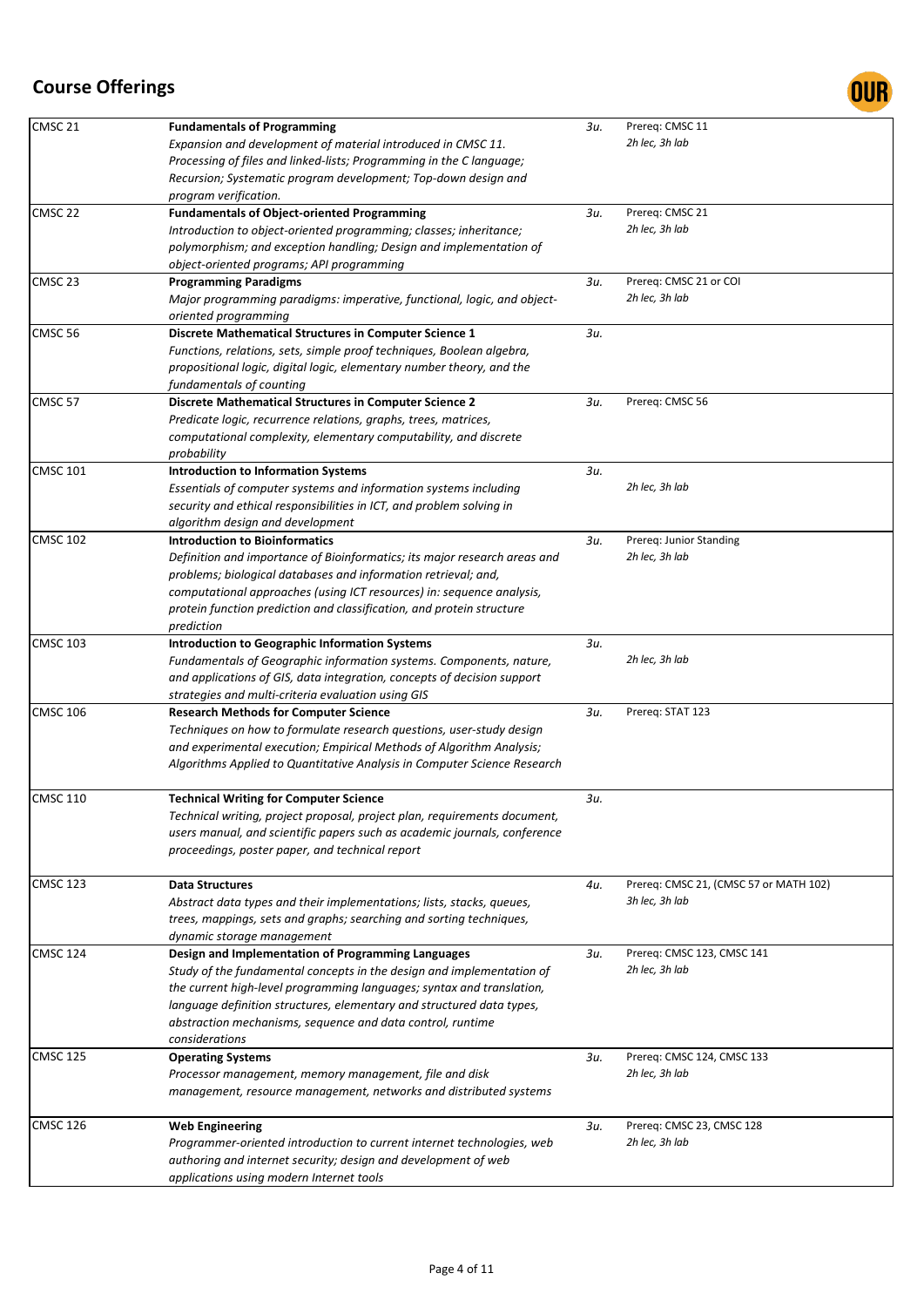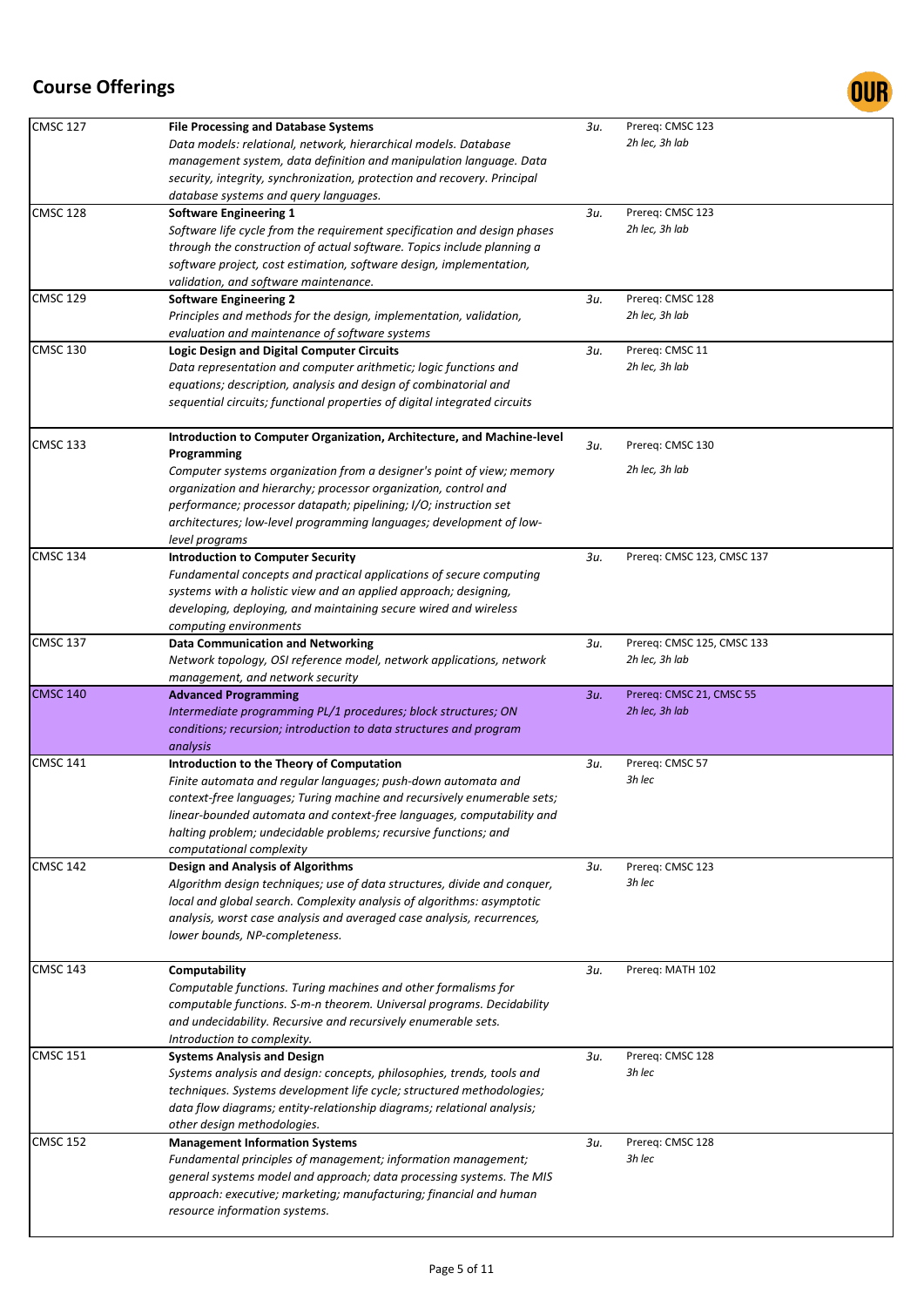

| <b>CMSC 153</b> | <b>Accounting and Information Systems</b>                                    | 3и. | Prereq: CMSC 21                             |
|-----------------|------------------------------------------------------------------------------|-----|---------------------------------------------|
|                 | Fundamental principles of accounting; programming of accounting              |     | 2h lec, 3h lab                              |
|                 | modules: general ledger, journal ledger, transaction ledger, accounts        |     |                                             |
|                 | receivable, accounts payable, etc.                                           |     |                                             |
| <b>CMSC 161</b> | <b>Interactive Computer Graphics</b>                                         | 3и. | Prereq: CMSC 57, CMSC 123                   |
|                 | Graphics systems software and hardware, 2D drawing algorithms,               |     | 2h lec, 3h lab                              |
|                 |                                                                              |     |                                             |
|                 | geometrical transformations, surface modeling, 3D viewing, visible           |     |                                             |
|                 | surface determination algorithms, illumination and reflection models,        |     |                                             |
|                 | shading models for polygons, color theory, ray tracing. Students write       |     |                                             |
|                 | their 3D rendering engine.                                                   |     |                                             |
| <b>CMSC 162</b> | <b>3D Computer Graphics and Animation</b>                                    | 3и. | Prereq: CMSC 123                            |
|                 | 3D graphics systems software and hardware; 3D modeling, texturing, and       |     | 2h lec, 3h lab                              |
|                 | lighting; animation basics: principles, armatures, constraints, IPO drivers, |     |                                             |
|                 | rigging, effects and physical simulation; rendering; compositing, video      |     |                                             |
|                 | sequence editing                                                             |     |                                             |
| <b>CMSC 165</b> |                                                                              | 3u. |                                             |
|                 | <b>Introduction to Project Management</b>                                    |     | Prereq: CMSC 128                            |
|                 | Project management fundamentals, methodologies and basic practices,          |     |                                             |
|                 | project management processes                                                 |     |                                             |
| <b>CMSC 166</b> | <b>Introduction to Quality Concepts</b>                                      | Зи. | Prereq: CMSC 128                            |
|                 | Software process model, software quality assurance (SQA), SQA group          |     |                                             |
|                 | responsibilities, SQA techniques, SQA standards                              |     |                                             |
| <b>CMSC 167</b> | <b>Software Validation and Verification</b>                                  | 3и. | Prereq: CMSC 166                            |
|                 | Validation/verification planning; testing fundamentals; black-box and        |     |                                             |
|                 | white-box testing techniques; unit integration, validation, and system       |     |                                             |
|                 |                                                                              |     |                                             |
|                 | testing; object-oriented testing; and inspection of software engineering     |     |                                             |
|                 | process documents                                                            |     |                                             |
| <b>CMSC 170</b> | Introduction to Artificial Intelligence                                      | Зи. | Prereq: CMSC 123                            |
|                 | Introduction to the major fields of application of AI: natural language      |     | 2h lec, 3h lab                              |
|                 | processing; image recognition; pattern recognition; learning. Introduction   |     |                                             |
|                 | to AI programming languages: PROLOG; LISP. Search and control                |     |                                             |
|                 | strategies; probabilistic reasoning; matching techniques; knowledge and      |     |                                             |
|                 | state space representation.                                                  |     |                                             |
| <b>CMSC 171</b> | <b>Expert Systems and Knowledge Engineering</b>                              | 3и. | Prereq: CMSC 123                            |
|                 |                                                                              |     | 2h lec, 3h lab                              |
|                 | Expert system shells and architectures; knowledge representation             |     |                                             |
|                 | languages; uncertainty handling; techniques of knowledge elicitation and     |     |                                             |
|                 | acquisition; rule-based expert systems; knowledge organization and           |     |                                             |
|                 | management                                                                   |     |                                             |
| <b>CMSC 172</b> | <b>Computing with Symbolic Expressions</b>                                   | 3u. | Prereq: CMSC 123                            |
|                 | Basic discrete mathematics, sets, functions, and predicates. Functional      |     | 3h lec                                      |
|                 | programming in LISP or PROLOG: function and declarative programming;         |     |                                             |
|                 | atoms and lists; list processing by recursive functions; mapping functions;  |     |                                             |
|                 | local function binding; data abstraction; and evaluation.                    |     |                                             |
|                 |                                                                              |     |                                             |
| <b>CMSC 173</b> |                                                                              | 3и. | Prereq: CMSC 170                            |
|                 | <b>Machine Learning</b>                                                      |     |                                             |
|                 | Introduction, Supervised vs Unsupervised Learning, Machine Learning          |     |                                             |
|                 | System Design, Hypothesis Evaluation, Model Selection, Machine               |     |                                             |
|                 | Learning Diagnostics, Error Analysis                                         |     |                                             |
| <b>CMSC 176</b> | Topics in Theoretical Computer Science (Topic to be indicated)               | Зи. | Prereq: Junior Standing                     |
|                 | Current emerging trends in the field of Computer Science                     |     | may be taken twice for a maximum of 6 units |
| <b>CMSC 177</b> | Topics in Net-Centric Computing (Topic to be indicated)                      | 3и. | Prereg: Junior Standing                     |
|                 | Current emerging trends in the field of Net-Centric computing                |     | may be taken twice for a maximum of 6 units |
|                 | environment                                                                  |     |                                             |
|                 |                                                                              | 3и. |                                             |
| <b>CMSC 178</b> | Topics in Software Technology (Topic to be indicated)                        |     | Prereq: Junior Standing                     |
|                 | Current topics/advances and trends in multimedia technology                  |     | may be taken twice for a maximum of 6 units |
| <b>CMSC 179</b> | Topics in Computer Systems (Topic to be indicated)                           | 3и. | Prereq: Junior Standing                     |
|                 | Current topics/advances and trends in Computer Systems                       |     | may be taken twice for a maximum of 6 units |
| <b>CMSC 180</b> | <b>Computer Simulation and Modeling</b>                                      | 3и. | Prereq: CMSC 123                            |
|                 | Algorithms and packages for standard graphics; advanced 2-D and 3-D          |     | 2h lec, 3h lab                              |
|                 | rendering techniques; realism; visualization of scientific data. Use of      |     |                                             |
|                 | statistical tools and techniques, knowledge in expert systems and            |     |                                             |
|                 | artificial intelligence for data representation and analysis. Problems in    |     |                                             |
|                 | other disciplines of science will be chosen as examples to be used for       |     |                                             |
|                 |                                                                              |     |                                             |
|                 | modeling and simulation.                                                     |     |                                             |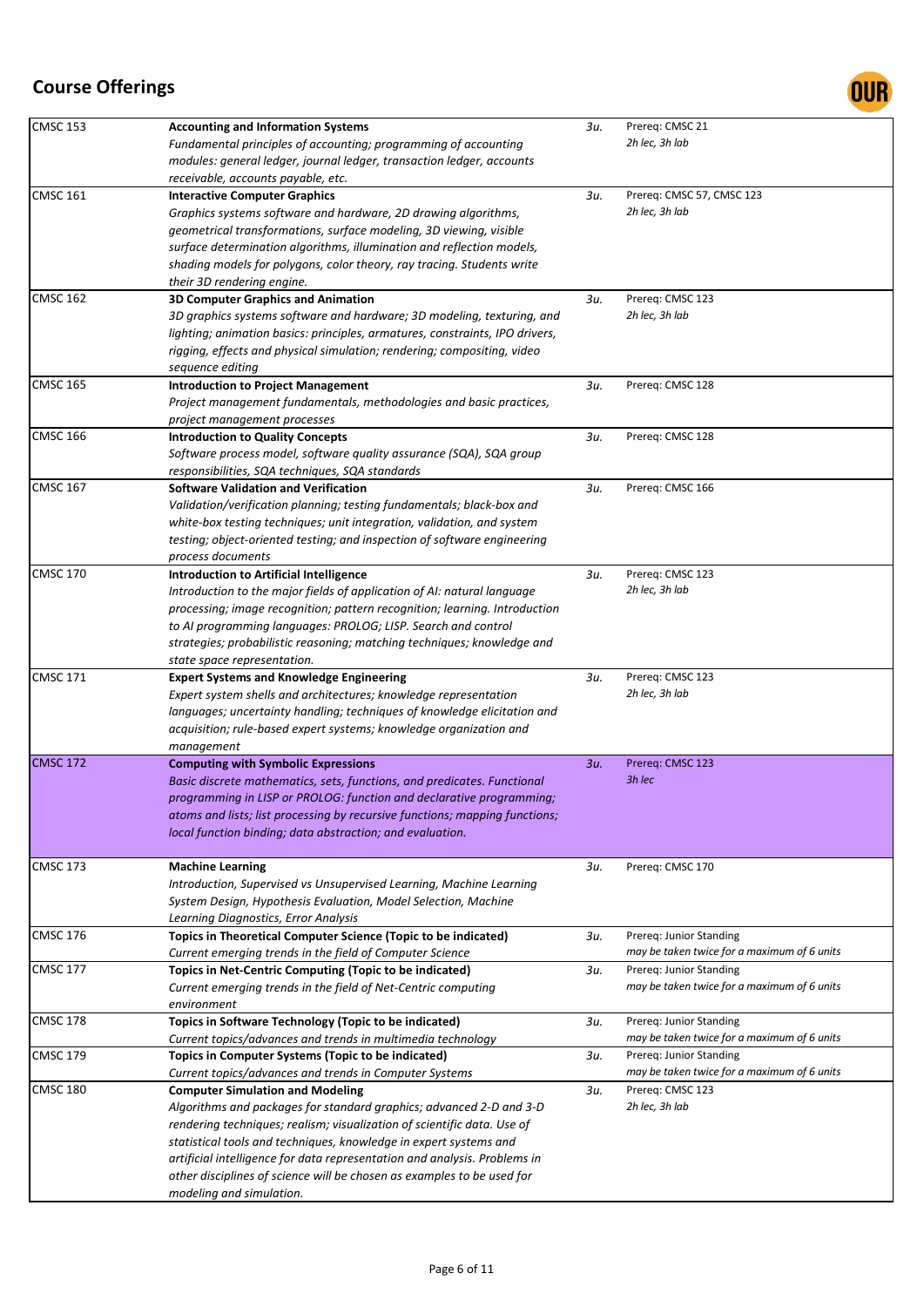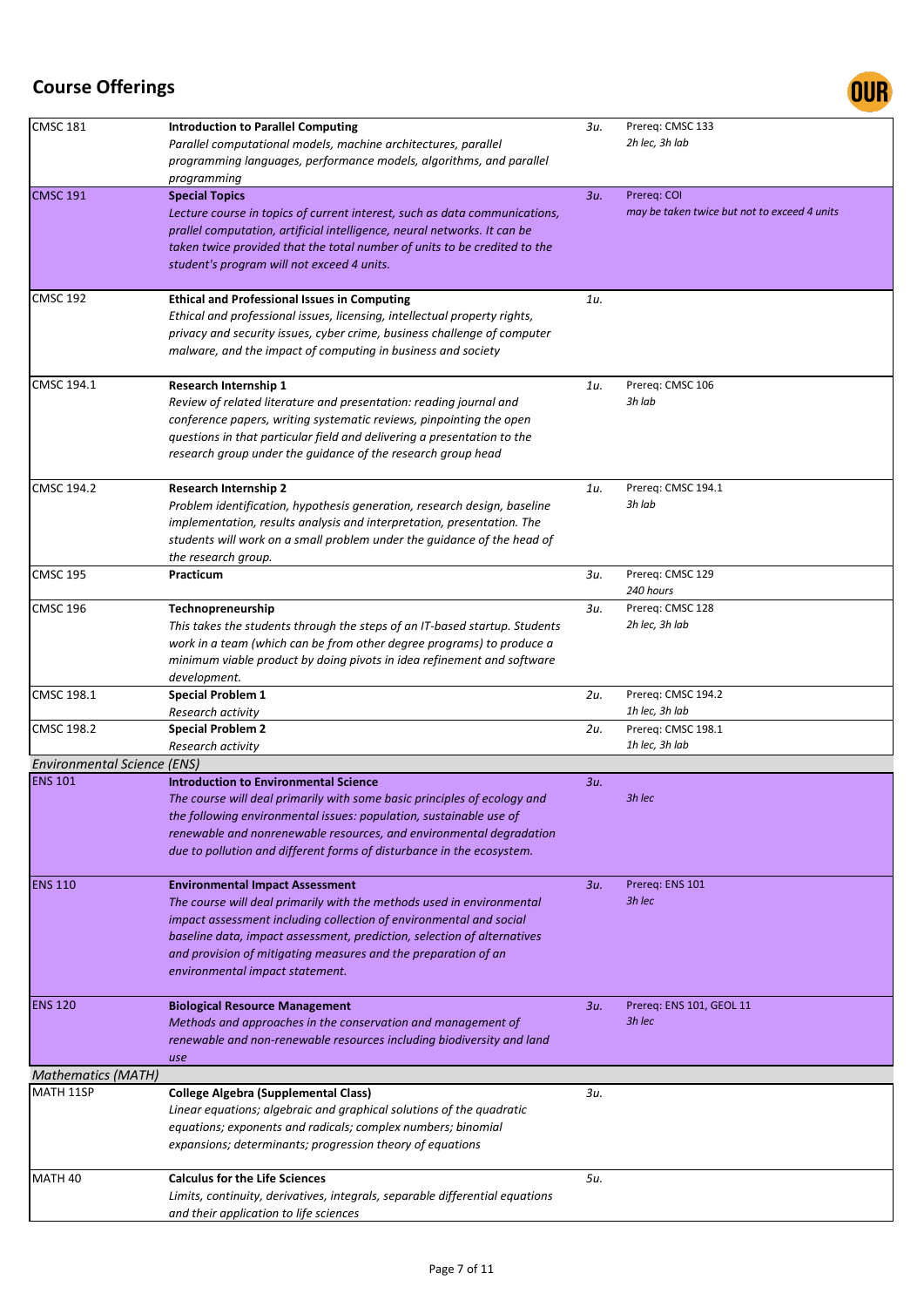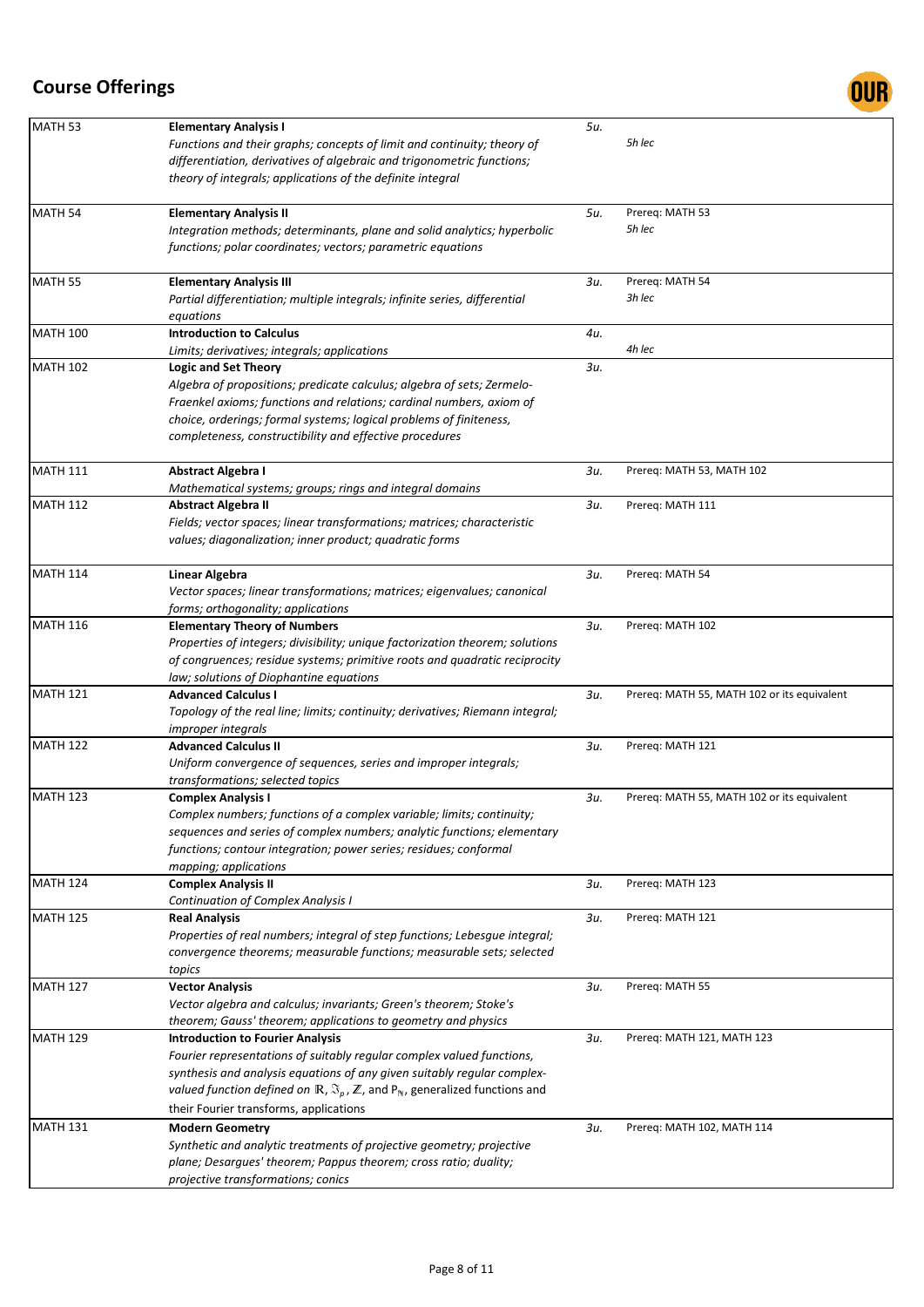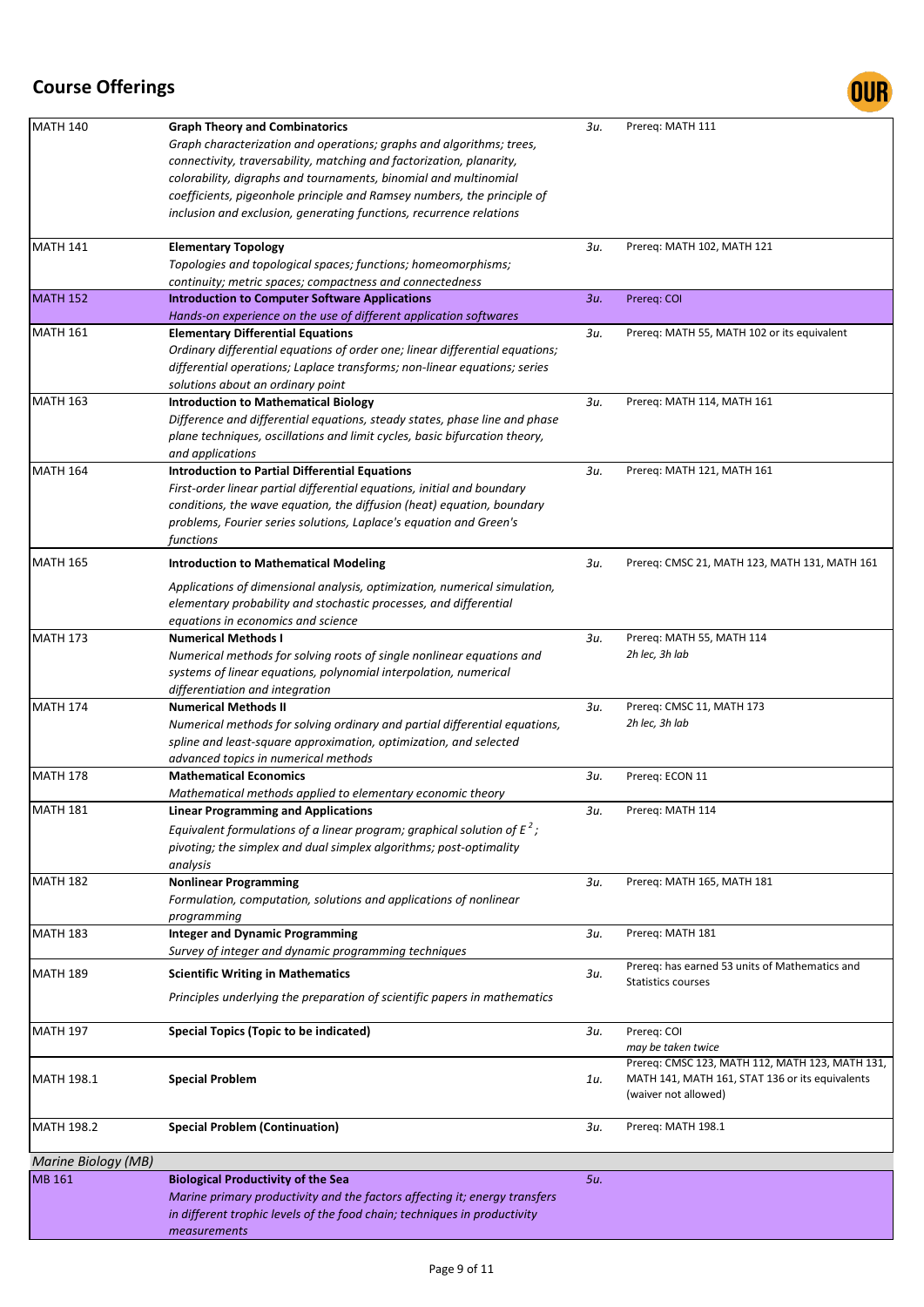

| <b>PHYSICS</b>           |                                                                                                                                                                                                                                                                                                                                                                                                            |     |                                                                  |
|--------------------------|------------------------------------------------------------------------------------------------------------------------------------------------------------------------------------------------------------------------------------------------------------------------------------------------------------------------------------------------------------------------------------------------------------|-----|------------------------------------------------------------------|
| PHYSICS 81               | <b>Intermediate Physics 1</b><br>Calculus-based physics in the areas of mechanics, fluids, and acoustics                                                                                                                                                                                                                                                                                                   | Зи. | Prereq: MATH 40 or MATH 53                                       |
| PHYSICS 81.1             | <b>Intermediate Physics 1 Laboratory</b><br>A quantitative and ICT-enabled laboratory course in mechanics, fluids,<br>and acoustics                                                                                                                                                                                                                                                                        | 1u. | Prereq: PHYSICS 81 (co)<br>3h lab                                |
| PHYSICS 82               | <b>Intermediate Physics 2</b><br>Calculus-based physics in the areas of electrostatics, electrodynamics,<br>electromagnetism, optics, and wave mechanics                                                                                                                                                                                                                                                   | Зи. | Prereq: PHYSICS 81, PHYSICS 81.1                                 |
| PHYSICS 82.1             | <b>Intermediate Physics 2 Laboratory</b><br>Provides laboratory techniques in the areas of electrostatics,<br>electrodynamics, electromagnetism, optics and wave mechanics                                                                                                                                                                                                                                 | 1u. | Prereq: PHYSICS 82 (co)<br>3h lab                                |
| <b>Statistics (STAT)</b> |                                                                                                                                                                                                                                                                                                                                                                                                            |     |                                                                  |
| <b>STAT 101</b>          | <b>Elementary Statistics</b><br>Presentation of data; frequency distribution; central tendencies; index<br>numbers; dispersion; normal curve; Poisson curve; correlations; sampling<br>distribution; elements of statistical inference                                                                                                                                                                     | Зи. | 2h lec, 3h lab                                                   |
| <b>STAT 104</b>          | <b>Descriptive Statistics</b><br>Statistics; statistical measurement; statistical notations; collection,<br>organization and presentation of data; measures of central tendency,<br>location, dispersion, skewness, kurtosis; letter values, boxplots and stem<br>& leaf display; measures of association and relationship; rates, ratios and<br>proportions; construction of index numbers and indicators | Зи. |                                                                  |
| <b>STAT 115</b>          | <b>Basic Statistical Methods</b><br>Computer-assisted statistical analysis on the tests for means; tests for<br>proportions; tests for independence; simple linear regression; analysis of<br>variance; forecasting using classical techniques                                                                                                                                                             | Зи. | Prereq: STAT 101 or STAT 104 or its equivalent<br>2h lec, 3h lab |
| <b>STAT 121</b>          | <b>Probability Theory I</b><br>Elements of probability; random variables; discrete and continuous<br>random variables; probability distributions; special distributions;<br>mathematical expectations                                                                                                                                                                                                      | Зи. | Prereq: MATH 54 (co), MATH 102                                   |
| <b>STAT 122</b>          | <b>Probability Theory II</b><br>Joint, marginal and conditional distributions; independence of several<br>random variables; distributions and expectations of functions of random<br>variables; characterization of F, t, $\chi^2$ distributions; limit theorems                                                                                                                                           | Зи. | Prereq: STAT 121                                                 |
| <b>STAT 123</b>          | <b>Probability and Statistics</b><br>Probability and probability distribution, sampling distributions,<br>estimation, hypothesis testing                                                                                                                                                                                                                                                                   | 3и. | 2h lec, 3h lab                                                   |
| <b>STAT 125</b>          | <b>Applications Software and Software Packages</b><br>Use of database software, spreadsheet and statistical software packages<br>for database management                                                                                                                                                                                                                                                   | Зи. | Prereq: STAT 101 or STAT 104 or its equivalent<br>2h lec, 3h lab |
| <b>STAT 131</b>          | <b>Parametric Statistical Inference</b><br>Population and sample; statistics and sampling distributions; point and<br>interval estimation; statistical hypothesis testing; applications of z, t, $\chi^2$<br>and F tests                                                                                                                                                                                   | 4u. | Prereq: STAT 122<br>3h lec, 3h lab                               |
| <b>STAT 132</b>          | <b>Nonparametric Statistical Inference</b><br>Levels of measurement; goodness-of-fit tests; sign and signed rank tests;<br>distribution tests; association tests; tests for independence                                                                                                                                                                                                                   | Зи. | Prereq: STAT 131                                                 |
| <b>STAT 133</b>          | <b>Bayesian Statistical Inference</b><br>Elements of Bayesian probability inference; assessment of prior likelihood<br>and posterior distributions; Bayesian estimation and hypothesis testing;<br>predictive distribution and asymptotics; Bayesian hierarchical models;<br>introduction to empirical Bayes; use of statistical software                                                                  | 3и. | Prereq: STAT 131<br>2h lec, 3h lab                               |
| <b>STAT 135</b>          | <b>Predictive Statistics</b><br>Computer assisted regression, multivariate and time series analyses to<br>build predictive models for business decision making                                                                                                                                                                                                                                             | 3и. | Prereq: STAT 101<br>2h lec, 3h lab                               |
| <b>STAT 136</b>          | <b>Regression and Correlation Analysis</b><br>Linear regression model; model selection; regression diagnostics; use of<br>dummy variables; remedial measures                                                                                                                                                                                                                                               | Зи. | Prereq: MATH 114, STAT 131                                       |